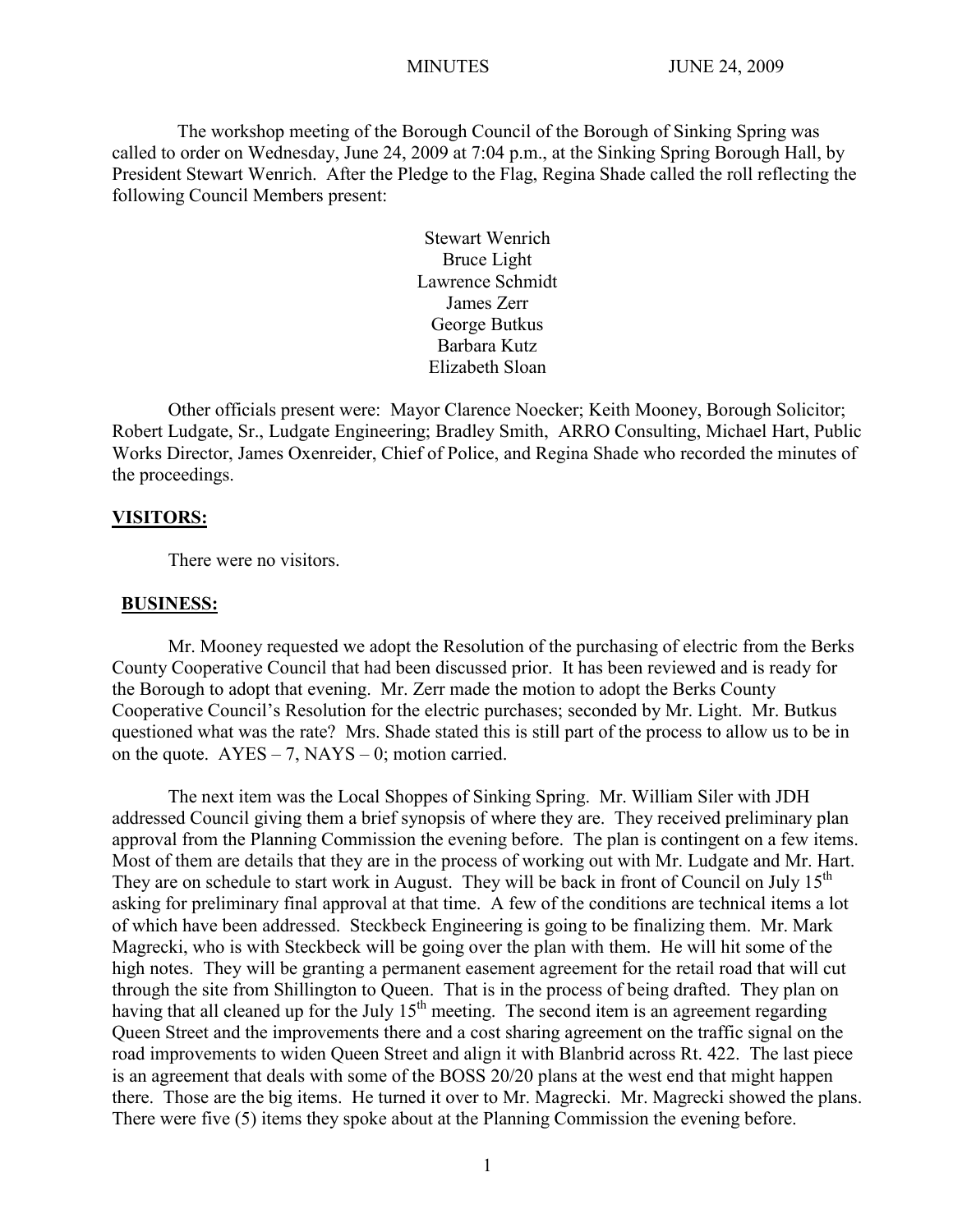#### **BUSINESS (cont'd):**

.

One (1) of Mr. Ludgate's recommendations was putting in a speed table in front of the grocery anchor. He showed on the plan there will be two (2) ramp locations, flanking the anchor store. Then in front of it along the main entrance it would be flat like a table. These sides would have about six inch ramps and eight feet coming up to a tabletop. There would be some type of treatment on it that perhaps makes a noise or a rumble. It just raises the traffic up to the pedestrian level. It is traffic calming. We will be resubmitting the details to Mr. Ludgate for his review. Another item was a retaining wall paralleling the 422 frontage. They will be pushing into the slope a little bit and the comment was from the public safety aspect. They questioned whether someone could fall. They will be minimizing the height of the retaining wall from eleven (11) feet down to seven (7) feet and there will be a protective fence along the back of it preventing anyone from falling or skateboarding off. Another issue was with Queen Street. Currently there are three (3) parallel spaces on the western side of Queen Street. They will be holding the eastern curb edge to how it is now. There is a low retaining wall as well as some nice landscaping. They want to hold that edge and when Queen Street slips over to align with Blanbrid, they will actually be able to pick up four (4) parallel parking spaces on that side. That means we will be able to actually add another space so the residents shouldn't lose out of on their parallel spaces they have on Queen Street. Another item is that they added a stormwater infiltration bed to address the NPDES requirements. This goes along with water quality and all the other items that are needed. In addition, they have been able to eliminate a great amount of asphalt that exists out there. They will become planting beds. There should be about fifty three (53) deciduous trees and eleven (11) pine streets. Lastly on the County's review letter, they had mentioned a desire for bicycle racks and since they are trying to create a more pedestrian friendly environment, they will be locating three (3) bicycles racks on this property. He showed where the racks were going to be placed on the map. This is Phase I; there is still another parcel on Shillington Road which will be developed later. Those are not being presented at this time and another land development plan will be needed at that time. They have planned for those facilities in the overall traffic study and stormwater management. There were some questions by Council as they looked over the map. Mr. Wenrich stated with the main anchor store, do you have a possible client for that store. The answer was yes. Ms. Sloan asked what the anchor store will be and they answered it would be a grocery store. It would be about 35,000 square feet. Ms. Sloan questioned how many parking spaces there will be. He said the full build out plan has 332 parking spaces; required is 315. He believes the first phase consists of 260 spaces. It all complies. Mr. Wenrich stated he heard there was a fairly large write up in the newspaper that morning, he was wondering what was the Planning Commission's viewpoint. He understands that it has preliminary final plan approval. Mr. Ludgate stated that was correct with some conditions which he has supplied to Council. There were four (4) conditions. He explained them. He said they were some of the items that they had just gone over. Mr. Wenrich just wanted everyone to know that the Planning Commission "gave it their blessing." Mr. Ludgate stated at the Planning Commission there was discussion whether they would give approval that evening or opt for a special meeting before the next regularly scheduled Council meeting. They felt comfortable with the plan the way it sits to offer recommendations for this evening. Ms. Sloan questioned if the technical issues are minor and don't need to be laid out here. Mr. Ludgate said they are mostly conditions that engineers will recognize but they won't affect the plans or the project. Some are utility issues; some are administrative and others are legal issues. Mr. Zerr asked Mr. Ludgate if this will have any effect on the coordination of the lights on Penn Avenue as they have worked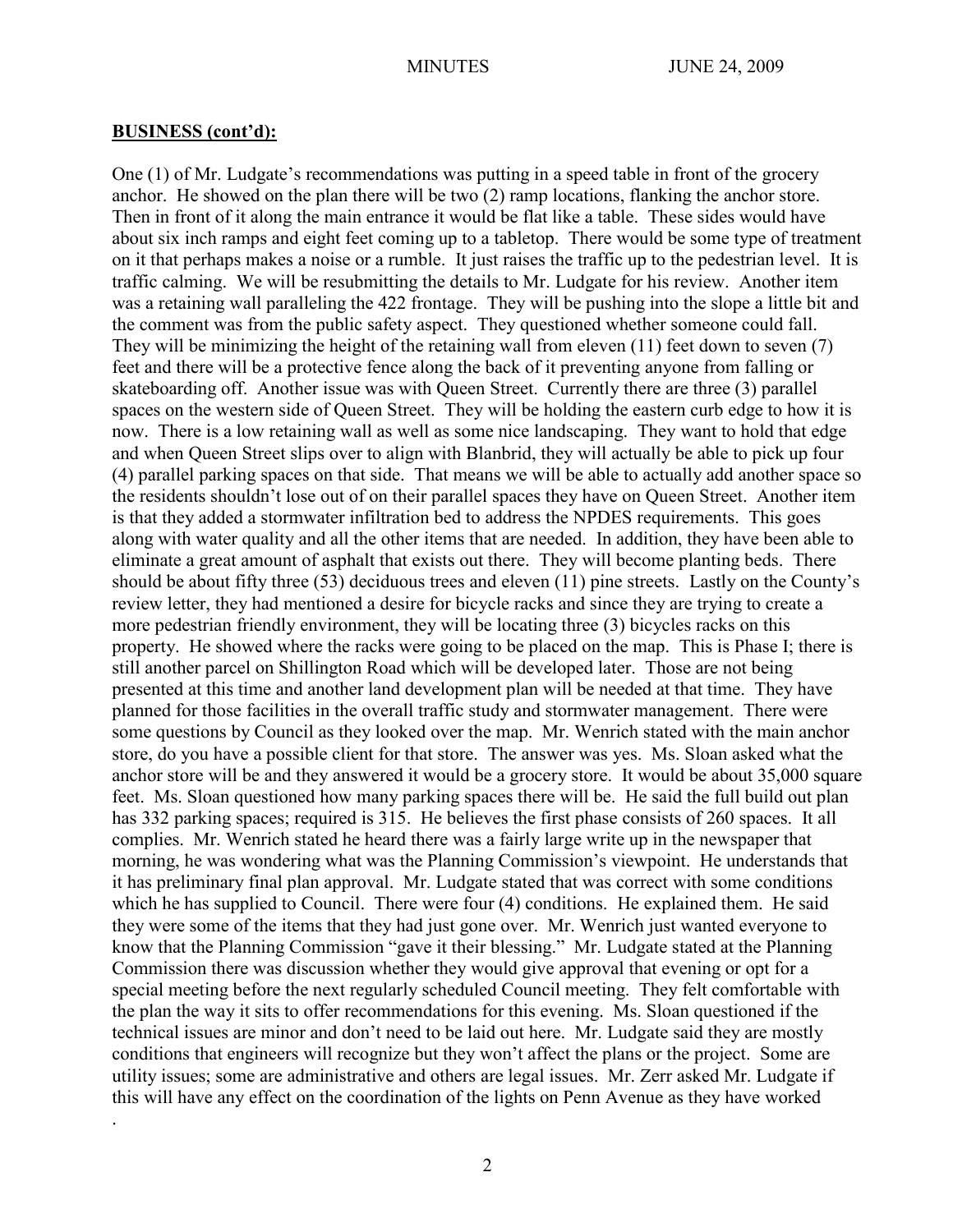#### **BUSINESS (cont'd):**

rather hard to get that project completed. Mr. Schmidt stated the new light will be included in the new setup**.** Ms. Sloan stated she had a couple of questions. She asked if the speed table was going to have speed bumps or what. Mr. Magrecki stated it was not; it was like what you might see on tapered driveways. He explained how it will work. She asked if he had any comments on the asbestos removal. Mr. Magrecki stated they are aware of it and it will be done very safely. The next question stated was that they said there would be significant asphalt reduction, she asked from what to what. Mr. Magrecki stated they are removing about 6/10 of an acre. Right now, the existing coverage is about 92% when they are done it should be about 84% when they are completed. Mr. Wenrich stated that was a significant reduction plus they are putting up trees. They are meeting the NPDES requirements as well. Ms. Sloan's stated that this is a very good project and large project; she questioned whether three (3) bike racks are sufficient. He said for now yes, however new ones could be added around the site if necessary. He said the grocery store is built more as a neighborhood store rather than the standard suburban grocery store. She asked if the underwater collection of the stormwater will be redistributed to take care of the trees. He said it will be a stone bed as large as possible. It will actually soak back into the ground and doesn't get reused. He went on to say they are taking the water from the roof leaders not the parking lot. Roof water is very clean. Mr. Butkus asked if the parking lot water gets handled through our regular stormwater system to which Mr. Hart stated yes. Mr. Harting questioned about the light from the signage they might use. Mr. Siler explained how it will work (inaudible). Mr. Wenrich stated being that the Planning Commission gave tentative approval; he was looking for a motion to give them tentative approval as well. Mr. Light made the motion to grant JDH Corporation tentative plan approval for their plan of the old Boscov's site; seconded by Mr. Schmidt. Mr. Wenrich asked for a roll call vote.  $AYES - 7$ ,  $NAYS - 0$ ; motion carried. Mr. Mooney stated the contingences that are listed for the plan are the contingences that are listed in Mr. Ludgate's correspondence of June 24, 2009. Mr. Wenrich stated we are giving the same kind of approval as the Planning Commission as done. Mr. Siler questioned about the planning module. Mr. Brad Smith from ARRO was there to handle that. He asked Council for the Borough to authorize the signing of the planning module and to adopt a resolution for the official plan revision. Mr. Butkus explained why we need to do the planning module. The capacity is at the plant. Mr. Butkus made a motion to execute the endorsement of the planning module and the adoption of the resolution for the revision; seconded by Ms. Sloan.  $AYES - 7$ ,  $NAYS - 0$ ; motion carried.

### **PUBLIC COMMENT:**

There was no public comment.

### **BOROUGH SECRETARY/TREASURER – REGINA M. SHADE:**

Mrs. Shade stated in regards to the intersection at Queen Street, she had sent out an e-mail stating that we could use Liquid Fuels money to pay for the light at the intersection so we won't need to use General Fund money. Currently we have no road projects. Mrs. Shade was looking for a motion to allow us to use Liquid Fuel money for the intersection work. Mr. Light made the motion to use the Liquid Fuels money to do all the necessary work at the Queen Street/Blanbrid intersection; seconded by Mrs. Kutz. AYES – 7, NAYS – 0; motion carried.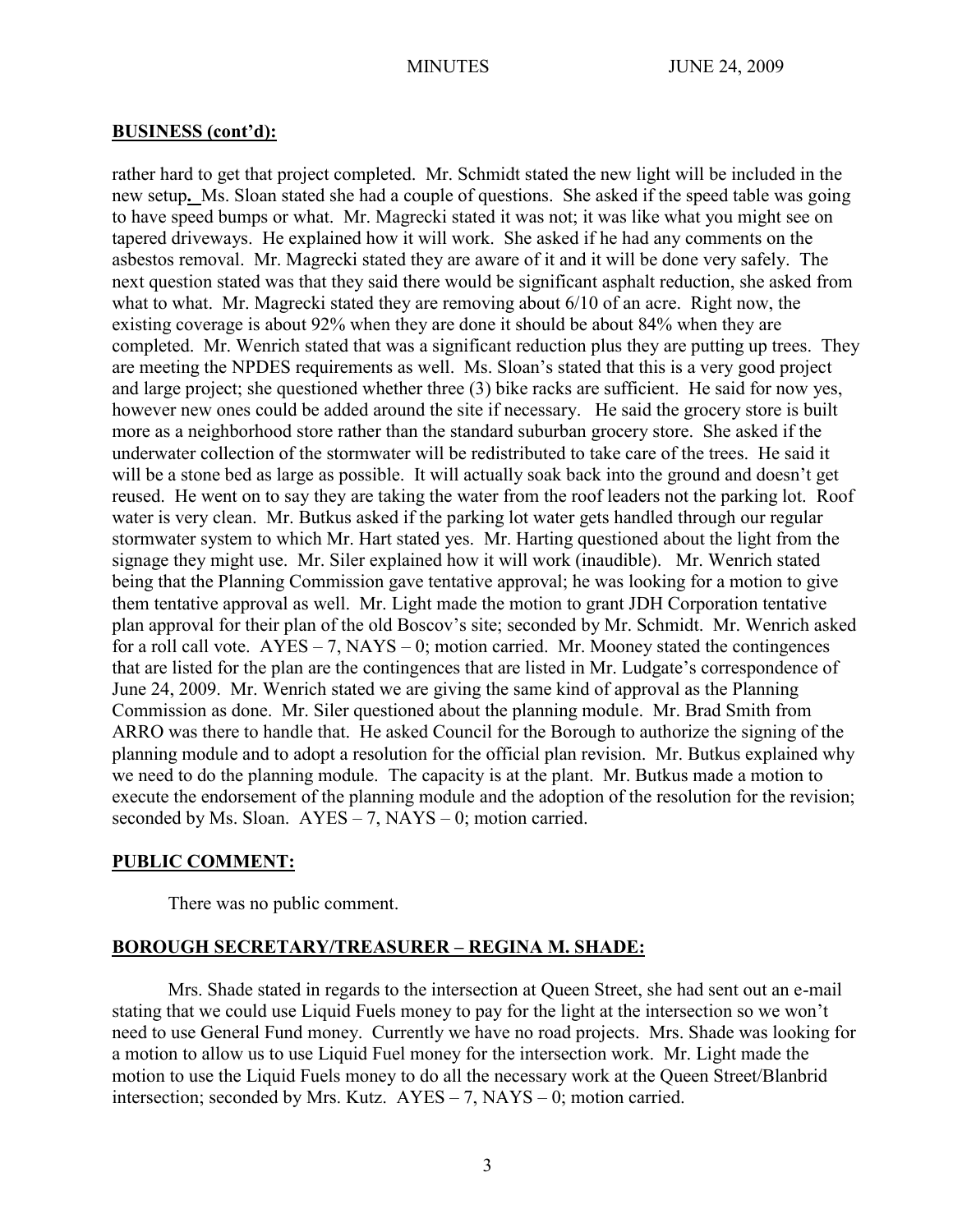# **SEWER – GEORGE BUTKUS:**

Mr. Butkus stated that those members of Council as well as the community that have not heard, the construction back at the plant should begin on July  $1<sup>st</sup>$ . They shall be starting to bring in equipment. There is a preconstruction meeting the next morning at 10:00 a.m. and Mr. Butkus was planning on being there.

Mrs. Shade stated that we did it; we had our closing on the low interest PENNVEST loan on June  $16<sup>th</sup>$ . Mr. Butkus stated that is what allowed us to start so fast.

Ms. Sloan asked Mr. Hart if he has any concerns over the JDH project. Mr. Hart stated no, that they have bent over backwards and jumped through hoops to make this plan easy for the Borough. Mr. Schmidt stated they have worked very, very hard. Mr. Wenrich stated the Planning Commission grilled them the night before as well; this is why he felt we could give them the approval that night. Ms. Sloan stated that Mr. Ludgate has been on top of it as well.

# **COUNCIL PRESIDENT – STEWART WENRICH:**

Mr. Wenrich said this was in regards to the noise ordinance. We never did adopt one per se. There were issues on the decibel levels. Mr. Wenrich stated the prior Saturday night; it was way, way too loud at the Railroad House. He realizes Mrs. Kutz works there. Mr. Wenrich stated he and Ms. Messina were sitting in their living room and they had to shout to one another to talk. He does not want to see business leave the Borough; but at the same time there were four (4) residents on his street that asked Mr. Wenrich if there was something he could do. They asked if he could make them turn it down. Mr. Wenrich told them he would look into it; however we don't have any real leverage at this point other than to call the police. At that point it would be up to the police officer's discretion on what to do. Mr. Zerr stated we do have a noise meter now. Mr. Hart stated the only ordinance we have now is for industrial use. Mr. Mooney stated if you want to go on a noise meter you can; however they have another ordinance that was drafted and used by other municipalities. He said there is a court case that has actually upheld the language. Mr. Zerr made a motion to draft a copy of that for the Borough and to have it here for the July  $15<sup>th</sup>$  meeting; seconded by Ms. Sloan. Mr. Wenrich requested this information be given to Mrs. Shade prior to the meeting so she can distribute it to Council before the meeting. Mr. Wenrich stated that he does not want them to leave the Borough; it is just that his live music is a bit too lively. Mrs. Kutz stated she actually spoke to the owner about this as Mrs. Shade gave her the information we currently have and use.  $AYES - 7$ , NAYS – 0; motion carried. Mr. Zerr stated that Mr. Hart needs to send a letter Spring Valley; they are in violation of the industrial noise ordinance. They begin that machine before 7:00 a.m. He asked Mr. Hart to review the ordinance and if he is right, to please send a letter to them. Ms. Sloan questioned how long the ordinance is. Mr. Mooney stated perhaps a page or two at the most.

She then asked if Mr. Fitpzatrick had spoken to him about the DROP Program. Mr. Mooney stated he had and he has the information. He will be back at the July  $15<sup>th</sup>$  meeting and we shall discuss it then. He knows what the pros and cons are for that. Ms. Sloan questioned if he could send out some information on that as well to which Mr. Mooney stated he could. He would like to review it prior to the  $15<sup>th</sup>$ .